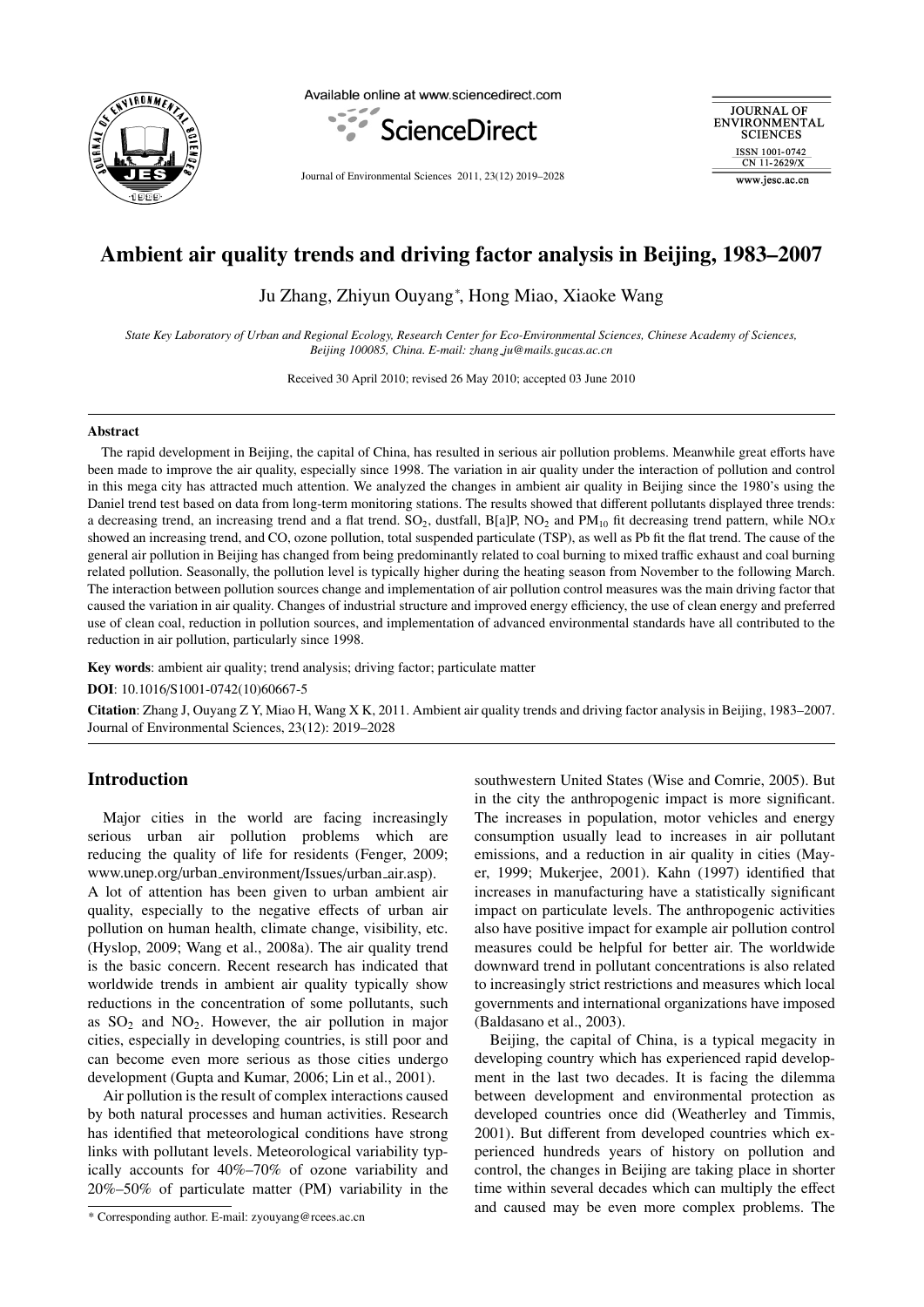rapid development of Beijing has resulted in serious air pollution problems that the air quality of Beijing was not only worse than many international cities in Europe and North America, but was also worse than many domestic cities (World Bank, 2007; Zhou et al., 2007). Meanwhile significant efforts have been made to improve the air quality in Beijing, particularly since 1998. However, there is poor understanding of the variation in air quality under the interaction between increased pollution sources and implementation of air pollution control measures in such fast developing mega city. An improved understanding of the characteristics, variability and driving factors of the air pollution in Beijing is essential for the formation of effective management strategies of urban air pollution control. In this study, data from long-term monitoring stations has been used to analyze changes in the ambient air quality in Beijing since the 1980's. Annual and seasonal variations have been discussed. The driving factors were analyzed to explain the changes in air quality in this fast developing mega city.

## 1 Materials and methods

#### 1.1 Study areas

Beijing is located in the northwest of the North China Plain, at 39◦N, 116◦E. It falls within the warm temperate zone and has a semi-humid climate. The annual average temperature is 10–12°C and the annual average precipitation is about 644 mm. Beijing has distinctive seasons. Spring is warm and windy, summer is hot and rainy, autumn is cool and sunny, and winter is cold and dry. Sometimes in spring, dust storms occur on the Mongolian Plateau which is to the northwest of Beijing and these may be transmitted to the city via strong winds causing dusty days.

According to the data from Beijing statistical yearbook (Beijing Municipal Statistical Bureau, 1983–2007), the city area covers  $16,410 \text{ km}^2$ , including  $1250 \text{ km}^2$  of builtup area. The population has increased from 9.5 million people in 1983 to 16.3 million people in 2007. The GDP in 2007 was 935.3 billion CNY, about 51 times that the GDP in 1983, which is equal an approximate annual increase of 17.8%. Compared with the rapid growth period of the US (1870–1913, 3.94% average annual GDP growth) and Japan (1950–1973, 9.29% average annual GDP growth), the growth in GDP in Beijing is about 3.5 times and 0.9 times higher, respectively (Maddison, 2003). Also in the past 25 years, the energy consumption has increased from 22 million tons of standard coal equivalent (SCE) in 1985 to 63 million tons per year in 2007, and the possession of private motor vehicles has increased 21 fold from 140,000 vehicles to 3,072,000 vehicles.

#### 1.2 Data sources and method

Air quality data from 1983 to 2007 from long-term monitoring stations were used to analyze the changes in Beijing's air quality. Concentrations of  $SO<sub>2</sub>$ , nitrous oxides (NO*x*), CO, total suspended particulate (TSP), dustfall, Pb and benzo[a]pyrene  $(B[a]P)$ , and days when ozone concentration exceeded the air standard, are the main indicators discussed in this article. Since  $1998$ ,  $NO<sub>2</sub>$ and  $PM_{10}$  (particulate matter  $< 10 \mu m$ ) have gradually been substituted for NO*x* and TSP. The annual average concentrations of the indicators were used to analyze the annual variation of the pollutants. A year was divided into the heating and non-heating seasons. The heating season is from November to the following March, and the nonheating season is from April to October. Seasonal averages were compared. The economic and social data are from the Beijing statistical yearbook.

The Daniel trend test, which uses the Spearman correlation coefficient, was applied to analyze the trends of the air quality in Beijing and its statistical significance (Qu, 2002). Its formula is as follows.

$$
r_{s} = 1 - [6 \sum_{i=1}^{n} (x_{i} - y_{i})^{2}]/(n^{3} - n)
$$
 (1)

where,  $r_s$  is the correlation coefficient,  $n$  is the number of years, *xi* is the ordinal number of the ascending sorted annual average of year  $i$ , and  $y_i$  is the ordinal number of year *i* counted by time order. Positive or negative values of *r*<sup>s</sup> show increasing or decreasing trends respectively. The absolute value of  $r<sub>s</sub>$  indicates the magnitude of any variation. We also used statistics to compare  $r<sub>s</sub>$  with the critical value *Wp*. If  $r_s$  is equal to or greater than *Wp*, the trend has statistical significance, with *P* being the significance level.

Trends over the past 25 years were analyzed by this method. Variations in pollutant concentrations before and after 1998 were also analyzed separately using the Daniel trend test. The Wilcoxon test was used for comparisons. A partial correlation analysis was used for the main driving factor analysis.

## 2 Results

#### 2.1 Annual trends of pollutants

According to the characteristics of variations in the pollutant concentrations, the general trends in the air pollution in Beijing can be divided into two time periods. From 1983 to 1998 the concentrations of pollutants typically increased, and the air quality worsened. From 1998 to 2007 most of the pollutants showed downward trends, and the air quality improved.

From the results of the Daniel trend tests, different pollutants had different trends (Fig. 1). (1)  $SO<sub>2</sub>$  had a generally decreasing trend over the 25 year period ( $p < 0.01$ , Fig. 1a). There was a fluctuating increase before 1998, from 0.085 mg/m<sup>3</sup> in 1983 to 0.134 mg/m<sup>3</sup> in 1991. From 1998 the concentration of  $SO_2$  declined from 0.120 to  $0.047 \text{ mg/m}^3$  in 2007. The decreasing trend after 1998 was significant ( $p < 0.01$ ). (2) NOx had significant increasing trend in the past two decades, and the concentration only reduced slightly after 1998 (*p* < 0.01, Fig. 1d). Before 1998 NO<sub>x</sub> concentrations had a highly significant increasing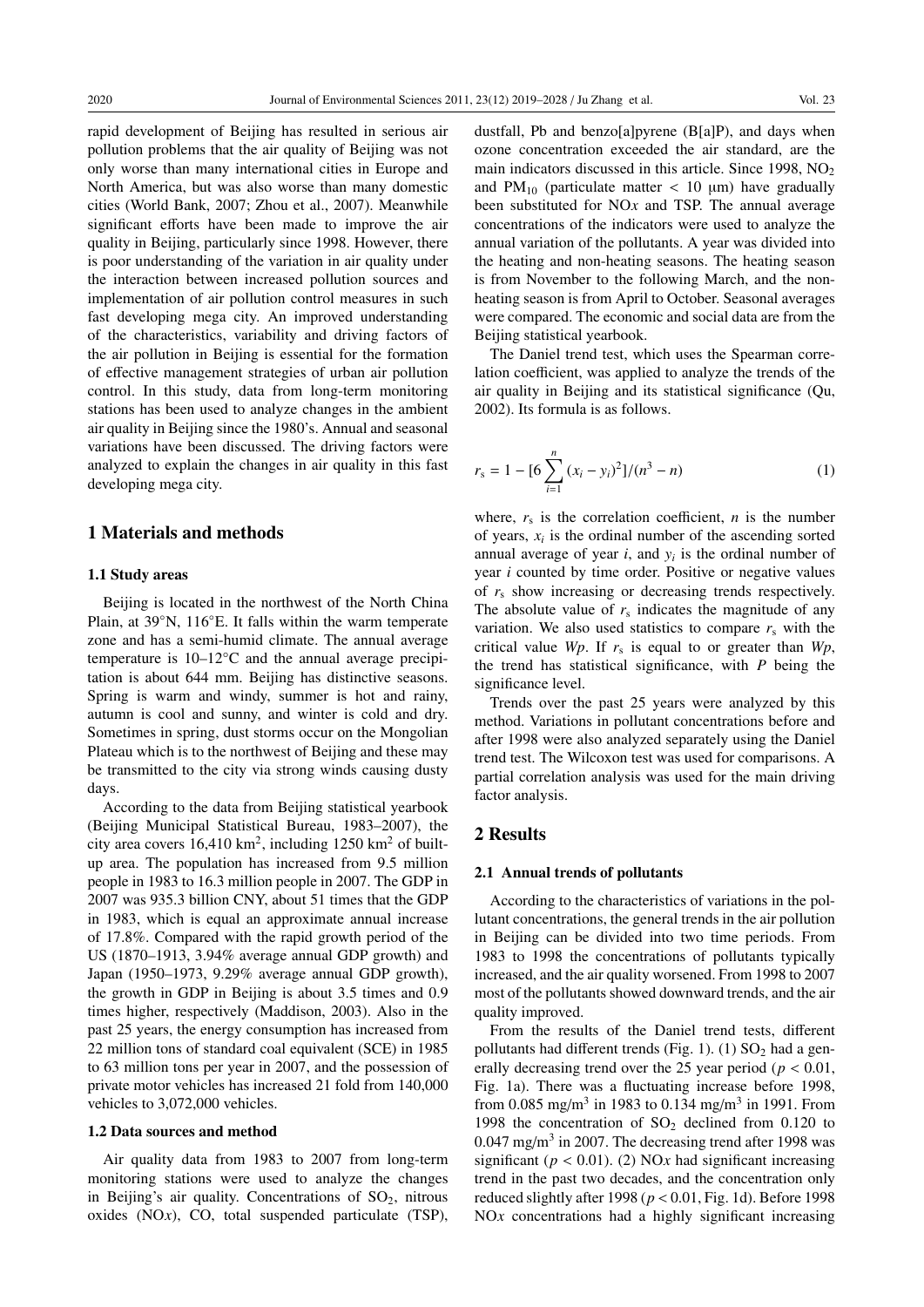

Fig. 1 Annual trends in pollutant concentrations. Three general trends: a decreasing trend (a, b, c), an increasing trend (d) and a flat trend (e, f).

trend, with concentrations rising from  $0.069$  mg/m<sup>3</sup> in 1983 to 0.152 mg/m3 in 1998 (*p* < 0.01). After 1998 the concentration reduced a little, but this was not significant. (3) CO and ozone pollution got worse at first and then improved, with no significant overall trend (Fig. 1e). Before 1998, the CO concentration showed an extremely significant increasing trend, rising from  $2.3 \text{ mg/m}^3$  in 1983 to 3.3 mg/m<sup>3</sup> in 1998 ( $p < 0.01$ ). Following 1998, the CO pollution showed a significant declining trend, reducing to 2.0 mg/m<sup>3</sup> in 2007 ( $p < 0.01$ ). Ozone pollution showed fluctuating changes, with no significant increase before 1998 and no significant decrease after 1998. (4) TSP and Pb had no significant trends (Fig. 1f). The concentration of TSP remained constant at around  $0.360$  mg/m<sup>3</sup> and the concentration of Pb was constant around  $0.340 \text{ µg/m}^3$ . (5) Dustfall and B[a]P showed a continuous reduction over the last two decades ( $p < 0.01$ , Fig. 1b). Dustfall reduced from 23.8 ton/( $km^2$ ·month) in 1983 to 12.8 ton/( $km^2$ ·month) in 2006. B[a]P reduced from 0.0119  $\mu$ g/m<sup>3</sup> in 1983 to 0.0059  $\mu$ g/m<sup>3</sup> in 2007. Even in the period before 1998 when

other pollutants had increasing trends, dustfall ( $p < 0.01$ ) and B[a]P ( $p < 0.05$ ) levels declined. (6) NO<sub>2</sub> and PM<sub>10</sub>, the substitute indicators of nitrogen oxides and particulate matter since 1998, had significant decreasing trends (*p* < 0.01, Fig. 1c). From 1998 to 2007  $NO<sub>2</sub>$  declined from 0.074 to 0.066 mg/m<sup>3</sup> and PM<sub>10</sub> declined from 0.193 to  $0.148$  mg/m<sup>3</sup>.

#### 2.2 Change of the ratio of pollutants

The variation in pollutant concentrations also caused a change in the general characteristics of the air pollution in Beijing. In 1984, the  $SO<sub>2</sub>$  concentration in Beijing was  $0.112 \text{ mg/m}^3$  while the concentration of NO $x$  was 0.063 mg/m<sup>3</sup>. The ratio of NO*x* to  $SO_2$  was 0.56 which shows the impact of  $SO<sub>2</sub>$  at that time. Similarly, the ratio of NO<sub>2</sub> to SO<sub>2</sub> was  $0.62$  in 1998. Over the past two decades the concentration of  $SO<sub>2</sub>$  has declined while the concentration of NO*x* has increased. The ratio of NO*x* to SO2 rapidly increased with only minor fluctuations in some years (Fig. 2). The ratio reached 2.164 in 2004, which was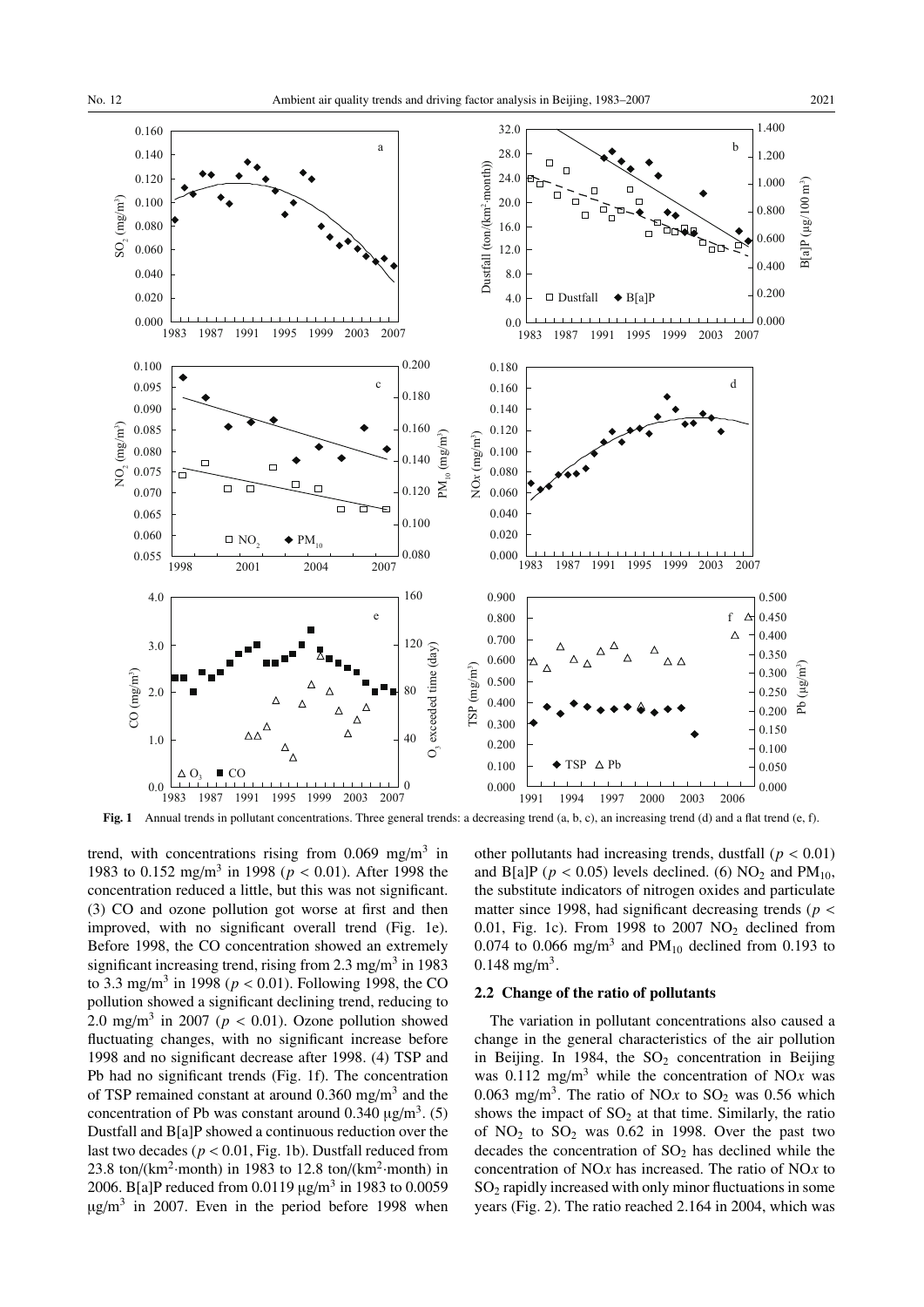

 $SO<sub>2</sub>$  and PM<sub>10</sub> to  $SO<sub>2</sub>$ .

the maximum over the study period. The concentration of NO2 has declined in the recent years, but the ratio of NO2 to SO2 continuously increased to 1.40 in 2007. The increasing difference between  $SO_2$  and  $NO_2/NOx$  shows the increasing impact of nitrogen oxide over this period. The ratio of TSP to  $SO_2$  and  $PM_{10}$  to  $SO_2$  were 2.26 and 1.61, respectively in 1991 and 1998, and increased to 5.78 and 3.15, respectively in 2001 and 2007. This reflected the increasing impact of particulate matter.

## 2.3 Comparison in heating and non-heating seasons

In the past two decades, average concentrations of  $SO<sub>2</sub>$ , NO<sub>x</sub>, CO, TSP, Pb and B[a]P, were significantly higher during the heating season than in non-heating season  $(p < 0.01$ , Fig. 3). SO<sub>2</sub> showed the biggest difference, with the  $SO<sub>2</sub>$  concentration during heating season about 0.215 mg/m<sup>3</sup>, which is 4.7 times higher than that in the nonheating season. The difference in TSP was the smallest and the concentration during the heating season was 1.3 times that in the non-heating season.

#### 2.4 Driving factors analysis

Since 1983, the economy of Beijing has developed quickly. The population grew fast, and energy consumption and the number of vehicles increased rapidly. These increases caused adverse impacts to air quality. However, a series of protective measures were implemented at the same time to reduce pollution. The interaction between



Fig. 3 Comparison of pollutant concentrations in heating and nonheating seasons in Beijing.

increased pollution sources and protective measures was the main driving factor that caused the change in ambient air quality.

#### 2.4.1 Industrial structure

Change of the industrial structure could have impact on air quality. The proportions of GDP contributed by primary, secondary and tertiary industries were 7 : 61.5 : 31.5 in 1983, taking 100 as the whole (Fig. 4). It showed that secondary industries, which contributed a significant portion of GDP during the city's industrialization and development but also required a lot of energy and increased the emission of pollutants, is the main industry at that time. In 1983 the concentration of  $SO_2$  was 0.085 mg/m<sup>3</sup>. The industrial structure has been gradually adjusted that the dominant industry of Beijing has changed from secondary industries to tertiary industries. The proportions of GDP contributed by primary, secondary and tertiary industries were 1.1 : 26.8 : 72.1 in 2007. The proportion of GDP contributed by industry declined from 53.9% to 22.3%. The concentration of  $SO_2$  was 0.047 mg/m<sup>3</sup> in 2007, declined by a half approximately. Similarly, the proportion of secondary industry in total energy consumption has dropped from 65.21% in 1987 to 43.12% in 2007, although secondary industry is still the biggest consumer of energy (Fig. 5). At the same time the proportion of total energy consumption by tertiary industries has increased from 16.72% to 38.75%, which is almost equal to the decline in energy consumption by secondary industry. Adjusting industrial structure was helpful in reducing energy consumption and protecting air quality. This type of replacement, a change to industries that need less energy and cause less pollution, was one of the driving factors that lead to better air quality.

#### 2.4.2 Energy use

Energy use, especially energy derived from fossil fuels, may cause pollution.

The energy generation pattern could have impact on polluted sources. About 90% of  $SO_2$  and 80% of PM are resulted from coal burning by organized emissions such as in industries and power stations. Coal was the main energy source in Beijing for many years and caused serious problems as an important polluted source (Fig. 6). It is estimated that the  $SO<sub>2</sub>$  emissions for the same quantity of heat generated by burning coal and natural gas is 119:1, and the emission of particulate matter from those fuel sources is 615:1 (Qu, 1998). The quantity of coal use in the heating season was twice that in the non-heating season and this increased the  $SO<sub>2</sub>$  concentration 4.7 times in winter and raised the annual average. However, the situation has changed recently. Using the same standard coal equivalents (SCE), the measured proportion of coal in the total energy consumption has dropped from 60.74% in 1983 to 16.35% in 2007, while the proportion of natural gas, which was first used in 1988, has increased from 0.43% in 1989 to 7.11% in 2007. During this period, the concentration of  $SO_2$  dropped from 0.085 mg/m<sup>3</sup> in 1983 to 0.047 mg/m<sup>3</sup> in 2007. The reduction in  $SO_2$  concen-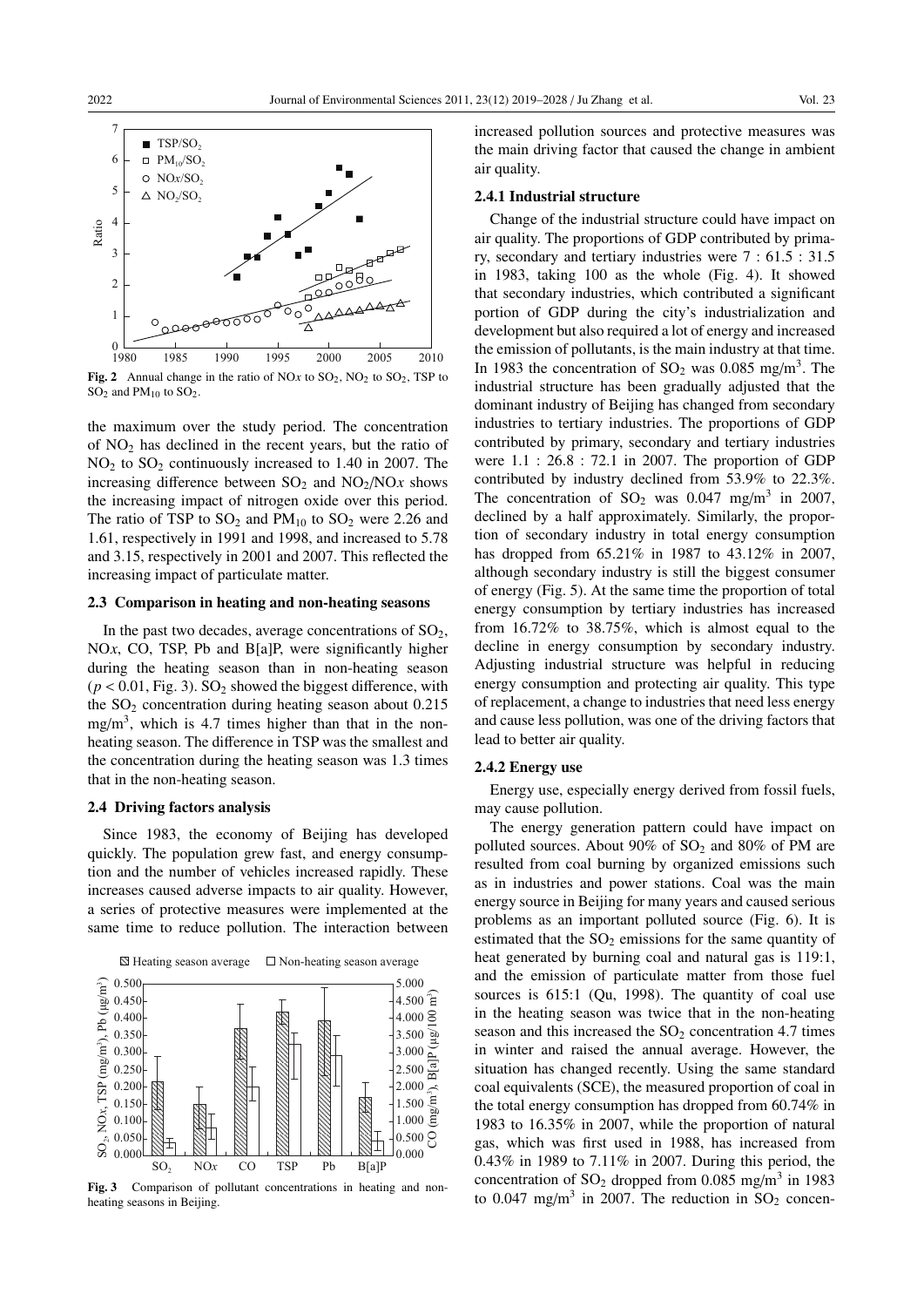

tration was significantly correlated with the increase in supply of natural gas in recent years ( $p < 0.01$ , Fig. 7a). It is clear that improving energy generation by using clean

energy sources to replace polluted sources will improve air quality.

It is not easy facilitate a great change in the energy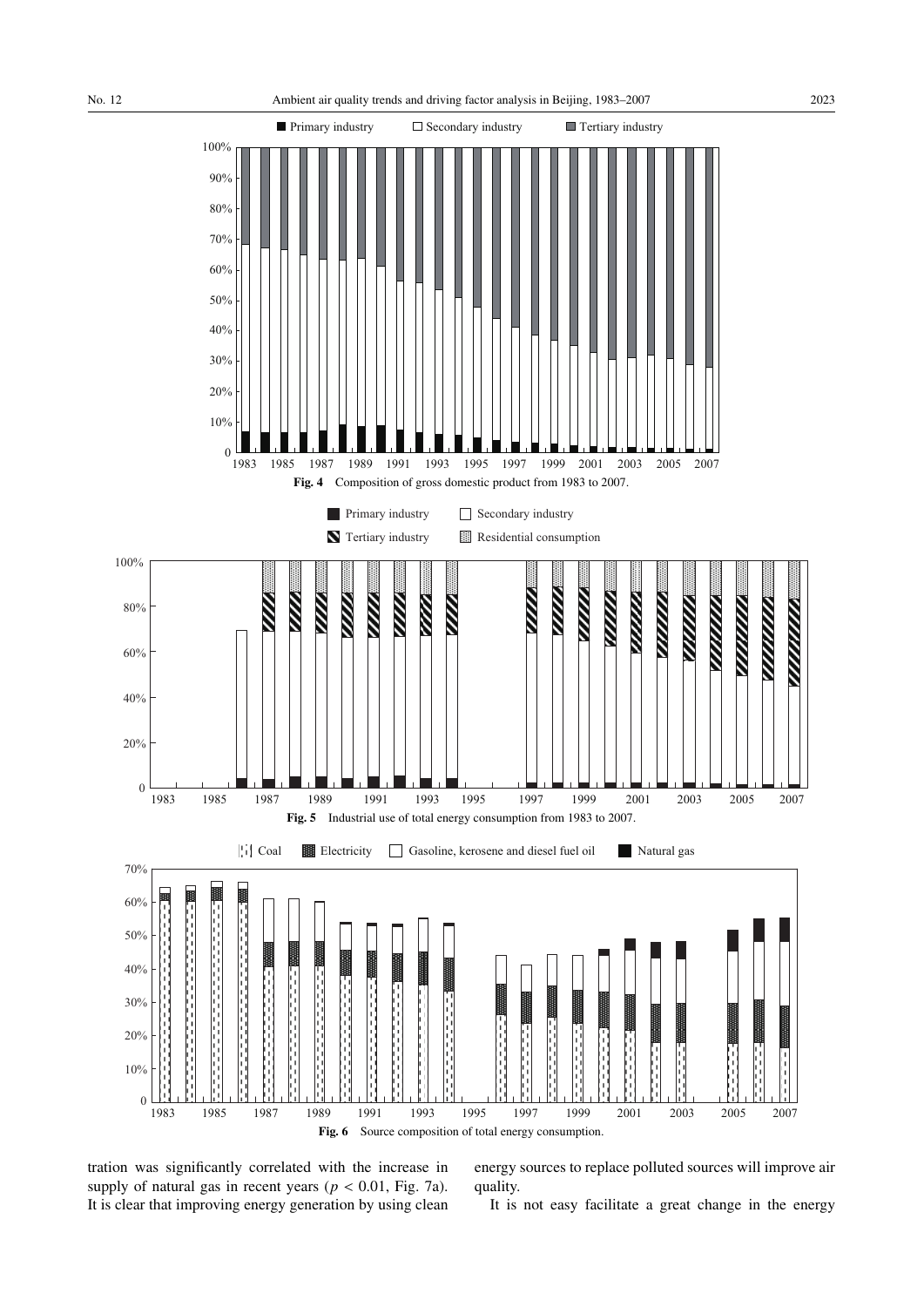

Fig. 7 Relationship between natural gas supply and  $SO_2$  (a) and between low-sulfur coal usage and  $SO_2$  (b).

generation structure in such a short time. Therefore, the use of clean coal has also been implemented. A standard for low sulfur coal and its products was published by the government of Beijing in 1998, and the sulfur content of coal for heating was restricted to less than 0.5%. This measure alone has the potential to reduce the  $SO<sub>2</sub>$  pollution by about half, as the coal, which was available in the north of China, had an average sulfur content of 0.92%. The reduction in the  $SO<sub>2</sub>$  concentration was also significantly correlated with the increased use of low sulfur coal in recent years ( $p < 0.05$ , Fig. 7b). The use of clean coal is helpful for improving air quality.

Improved energy efficiency also influenced the air quality. The average energy consumption per thousand CNY of GDP was 1.05 tons of SCE in 1983 (Fig. 8). If this level of energy efficiency had not changed, the total energy consumption in 2007 would have been 982 million tons of SCE in 2007, which was 15.6 times the actual consumption. In fact, the average energy consumption per thousand CNY of GDP in 2007 was 0.07 tons of SCE, about 6% that of 1983. The average energy consumption by industry was reduced by almost 90% in 2007 compared with 1983. Improved energy efficiency to reduce the energy consumption which may cause pollution was also a positive factor in improving air quality.

of Beijing.

### 2.4.3 Industrial pollution sources

Emissions from industrial pollution sources could lead to worse air quality. About 50% of the main industrial pollution sources, including electricity generation plants and chemical plants, were located in the suburban area of Beijing at one time. These factories had very large emissions of soot and powder that caused high levels of TSP and dustfall pollution which were 3% to 10% higher in the suburbs than in the urban area. These pollution sources were asked to gradually move out of the suburbs, or required to use proper technologies and methods to control the pollution, which is one of the series of protective measures implemented in Beijing. Based on incomplete statistics, more than 300 factories have been moved out and more than 1700 improvement projects have been finished in the past 25 years. More than 90% of sulfur and 95% of dust in the exhaust gas could be reduced by boiler desulfurization technologies. Comparing the situation in 2007 to that in 1986, the emissions of  $SO<sub>2</sub>$  and soot in Beijing have been cut by 54% and 88% respectively, which equates to a reduction from 323,000 tons and 395,000 tons in 1986 to 152,000 tons and 19,000 tons in 2007. The industrial discharge volumes of  $SO<sub>2</sub>$ , industrial smoke and dust, and industrial powder dust have declined from

> Energy consumption per 10000 CNY GDP ( ton of SCE)

Energy consumption per 10000 CNY GDP ton of SCE)



In a word, energy use is an important factor in air quality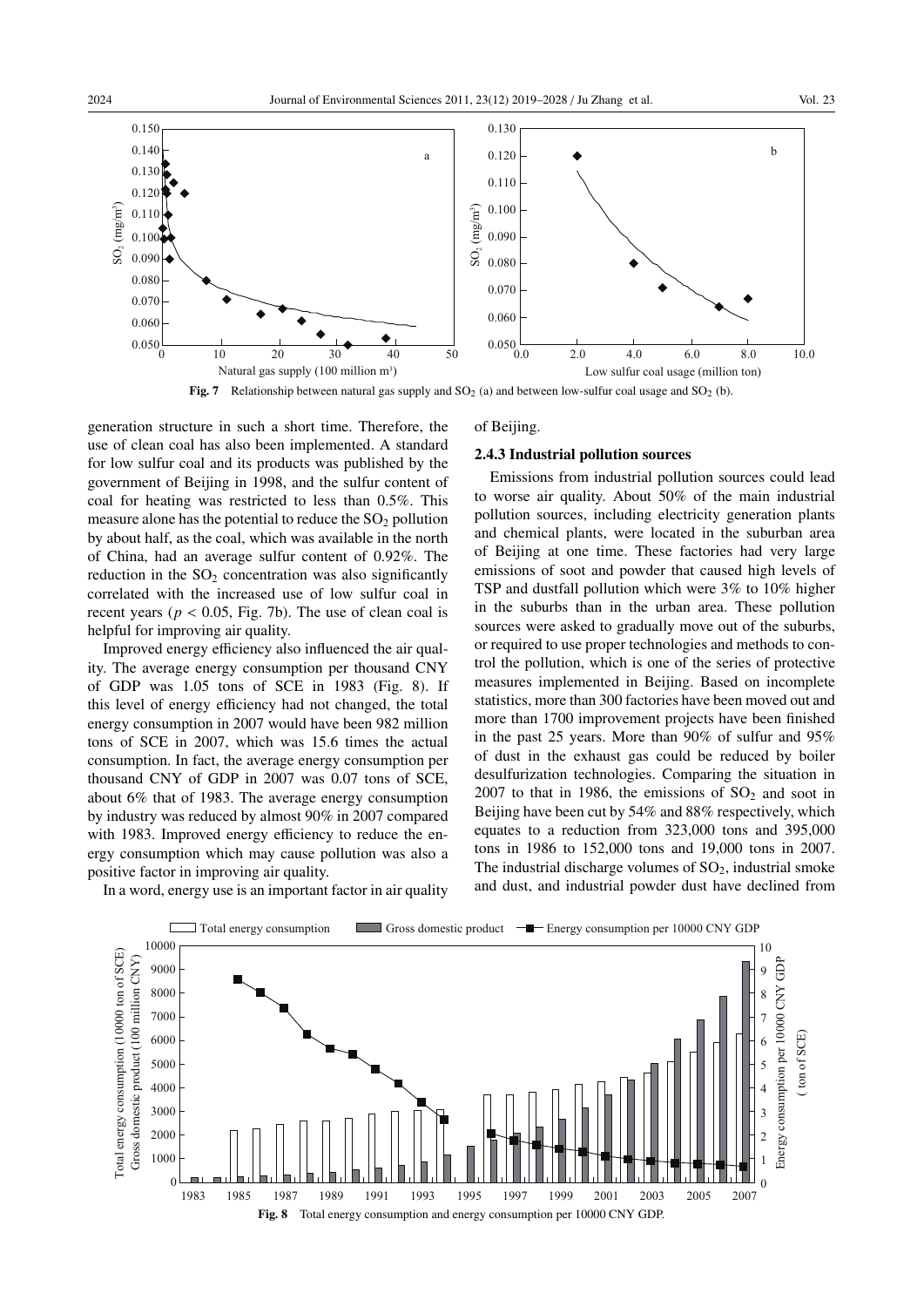

206,000, 101,000 and 69,000 tons in 1991 to 83,000, 21,000 and 19,000 tons in 2007 respectively (Fig. 9). The control of industrial pollution sources helped to protect the air quality in Beijing.

#### 2.4.4 Vehicle exhaust

Vehicle exhaust could have impact on the pollution of NO*x*. According to information from the United Nations Environment Programme, over 90% of urban air pollution in major cities, especially in developing countries, is attributed to vehicle emissions (www.unep.org/urban environment/Issues/urban air.asp). The quantity of motor vehicles in Beijing increased

from 0.14 million in 1983 to more than 3.07 million in 2007, an annual growth of approximately 14%. And the concentration of NO*x* rose from 0.069 mg/m<sup>3</sup> in 1983 to  $0.152 \text{ mg/m}^3$  in 1998. The rapid increase in vehicles is significantly correlated with the increase in NO*x* concentration (Fig. 10,  $p < 0.01$ ). This large increase in pollution sources was the main reason for the degradation of the air quality related to NO*x*.

Meanwhile strict standards were implemented to reduce pollution and lighten the environmental pressure caused by increased pollution sources. Beijing implemented the national I standard in 1999, followed by the national II standard in 2002, the national III standard in 2005 and the national IV standard in 2008, which was always ahead of the national schedule by about two years. These standards and limits are useful for vehicle pollution emission control. For example, the emission standard for exhaust pollutants from light duty vehicles published in Beijing, 1999, which is equal to the European standard published in early 1990's, could reduce 80% of NO*x* exhaust from new light duty vehicles. Comparing 1998 and 2004 (before and after implementation of the standard), the NO*x* concentration had dropped by 22% over the six year period although the quantity of motor vehicles in Beijing increased from 1.16 to 2.17 million at the same time. After 1998 the relationship between the increase in vehicle numbers and NO<sub>x</sub> concentration was not as well correlated as before 1998 (Fig. 10). This correlation coefficient was 0.915 before 1998 (*p* < 0.01). It changed to –0.678 after 1998 with no significance ( $p > 0.05$ ). It seemed that the increase in pollution sources enhanced the environmental pressure while implementation of strict standards reduced it, which causes the variation of the air quality related to NO*x*.



Fig. 10 Relationship between vehicle numbers and NO*x* concentration from 1981 to 2004.

## 3 Discussion

#### 3.1 Summarization of trend patterns

The results for pollutant concentrations show that different pollutants have different patterns, which can be summarized into three general trends, a decreasing trend, an increasing trend and a flat trend. The decreasing trend can be divided into two sub-trends. One is a generally decreasing sub-trend, which occurs with  $SO_2$ . Although  $SO_2$ had fluctuating increases before 1998, its concentration then declined significantly and had an overall downward tendency in the past 25 years. The other sub-trend was a continuously decreasing sub-trend, which occurred for dustfall and  $B[a]P. NO<sub>2</sub>$  and  $PM<sub>10</sub>$ , the substitute indicators for NO*x* and PM since 1998, as also fitted this sub-trend.  $NOx$  fitted the increasing trend, and had a significant upward tendency over the past two decades, with the concentration only reducing slightly after 1998. The flat trend also could be divided into two sub-trends. One sub-trend showed an increasing tendency at first, with concentrations later decreasing, so no overall trend could be identified. The annual variations of CO and ozone pollution fitted this sub-trend. The other sub-trend showed an almost continuously flat trend, and this was observed for TSP and Pb.

# 3.2 Change in the general characteristics of air pollution

Variations in the ratio of pollutants usually showed a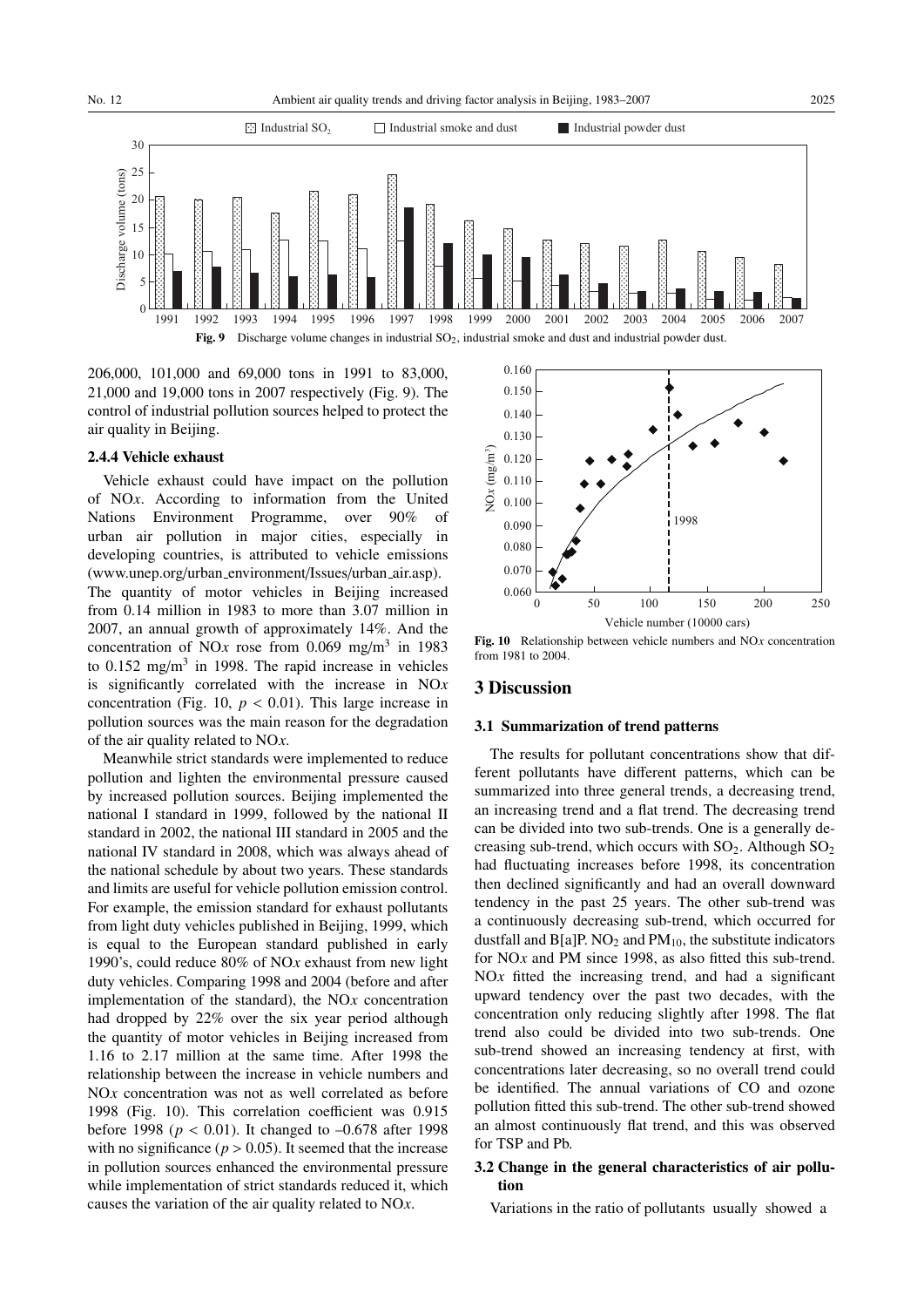change in the general characteristics of the air pollution. According to the result, the ratio of NO $x$  to SO<sub>2</sub> in 1984 and the ratio of  $NO<sub>2</sub>$  to  $SO<sub>2</sub>$  in 1998 were comparatively low, which showed the significant impact of  $SO<sub>2</sub>$  at that time. The  $SO_2$  pollution was mainly caused by coal burning. It seemed that the air pollution pattern in Beijing at that time was coal burning problems. During the past two decades, the concentration of  $SO<sub>2</sub>$  has declined and the concentration of NO*x* increased. Although the concentration of  $NO<sub>2</sub>$  has declined in the recent years, the ratio of  $NO<sub>2</sub>$  to  $SO<sub>2</sub>$  rose continuously. The increasing difference shows the increased impact of nitrogen oxides. The ratio of TSP to  $SO_2$  and  $PM_{10}$  to  $SO_2$  also increased, reflecting the increasing impact of particulate matter. Nitrogen oxides and particulate matter are the main pollutants of vehicle emission. It seems that pollution from vehicle exhausts gradually played an important role. On the other hand, although the  $SO<sub>2</sub>$  concentration has declined continuously since 1998, it still often exceeds the air quality standard of China during the heating season. The negative impact of  $SO<sub>2</sub>$  cannot be totally ignored. To sum up, the study has revealed that the air pollution pattern in Beijing has changed from coal burning being the major cause of problems to a mixture of pollutant sources mainly dominated by vehicle exhausts and coal burning.

### 3.3 Interaction of anthropogenic driving factors

Industrial structure, energy use, industrial pollution sources, and vehicle exhaust all have important impact on air quality. Partial correlation analysis was applied to analyze which was the main factor of different pollutants (Table 1). The concentration of  $SO_2$  was related to the change in industrial structure, coal use, industrial discharges and motor vehicle emissions. However, industrial  $SO<sub>2</sub>$  discharges had the most significant positive correlation with the concentration of  $SO<sub>2</sub>$  when the impacts of other factors were removed. Similarly when the impacts of other factors were removed, the increase in the proportion of GDP contributed by tertiary industry was a significant factor to NO*x*. The change in industrial structure and the energy use were the main driving factors affecting CO concentrations. However, it is quite difficult to quantify the air control policies, some misunderstanding appeared. The variation in NO*x* was negative correlated with the use of gasoline, kerosene and diesel fuel oil, which seemed unreasonable, but could be interpreted by strict control policies on NO*x* pollution, resulted in the declining of NO*x* concentration while the proportion of oil in final consumption increased. As there was a lack of appropriate

method to quantify the air quality control policies, further study on how to take into account of policies was greatly needed.

#### 3.4 Impact of protective measures

The rapid development in Beijing has resulted in serious air pollution problems. From 1983 to 1998, the concentrations of pollutants increased overall, and the air quality deteriorated. The gray sky gradually caught the attention of both the government and the public. Great efforts have been made to improve the air quality, particularly since 1998. A series of protective measures have been implemented, including pollution control on coal combustion, motor vehicle emissions, industrial emissions and construction and road dust. Strict air quality standards and limits were published. Up to the present, fifteen stages of air pollution control measures including more than 200 details have been implemented to improve the air quality. For example, more than 16,000 coal fired boilers which are less than 20 steam tons have been reformed since 1998 to control the coal combustion pollution. The natural gas supply has increased from 0.38 billion cubic meters in 1983 to 4.34 billion cubic meters in 2007 to reduce the coal consumption. And the  $SO<sub>2</sub>$  emission during 1998 to 2007 was 60% of that during 1983 to 1998. The national I standard to national IV standard were implemented since 1999 to control motor vehicle emissions. Old cars were asked to get out of use. The emissions from vehicles complying with the IV standard of China are less than 4% of emissions from vehicles before 1998 when there was no corresponding standard. From 1998 to 2007 most of the pollutants have had downward tendencies. Although the economy, population, energy consumption and number of vehicles in Beijing have increased rapidly, the air quality is better than might be expected based on to the trends prior to 1998. The air protection policies have great success in improving the ambient air quality in Beijing.

#### 3.5 Other factors affecting air quality

As discussed before, industrial structure, energy use, industrial pollution sources, and vehicle exhaust were the main driving factors affecting the air quality, and protective measures had significant impact on the air quality. However, there were still other factors, such as natural conditions, city constructing activities, the interaction between natural and anthropogenic influence. As the air pollution pattern in Beijing has changed to a mixture problem, particulate matter (PM) and ozone pollution had caught attention.

PM is the dominant pollutant in Beijing at present.

Table 1 Partial correlation analysis between pollutants and their main driving factors

|                 | Proportion of tertiary<br>industry in GDP | Proportion of coal<br>in final consumption | Proportion of oil<br>in final consumption | Industrial $SO2$<br>discharge | Industrial dust<br>discharge | Possession of civil<br>motor vehicles |
|-----------------|-------------------------------------------|--------------------------------------------|-------------------------------------------|-------------------------------|------------------------------|---------------------------------------|
| SO <sub>2</sub> | 0.295                                     | 0.522                                      |                                           | $0.842^{\rm a}$               |                              | 0.385                                 |
| NOx             | $0.566^{\rm b}$                           |                                            | $-0.696$ <sup>a</sup>                     |                               |                              | 0.024                                 |
| $_{\rm CO}$     | $0.746^b$                                 | 0.734 <sup>b</sup>                         | $-0.662b$                                 | 0.216                         | 0.167                        | 0.331                                 |
| <b>TSP</b>      | 0.391                                     | $-0.172$                                   | 0.506                                     | $-0.400$                      | 0.583                        | $-0.785^{b}$                          |

<sup>a</sup> Correlation is significant at the 0.01 level (2-tailed); <sup>b</sup> correlation is significant at the 0.05 level (2-tailed).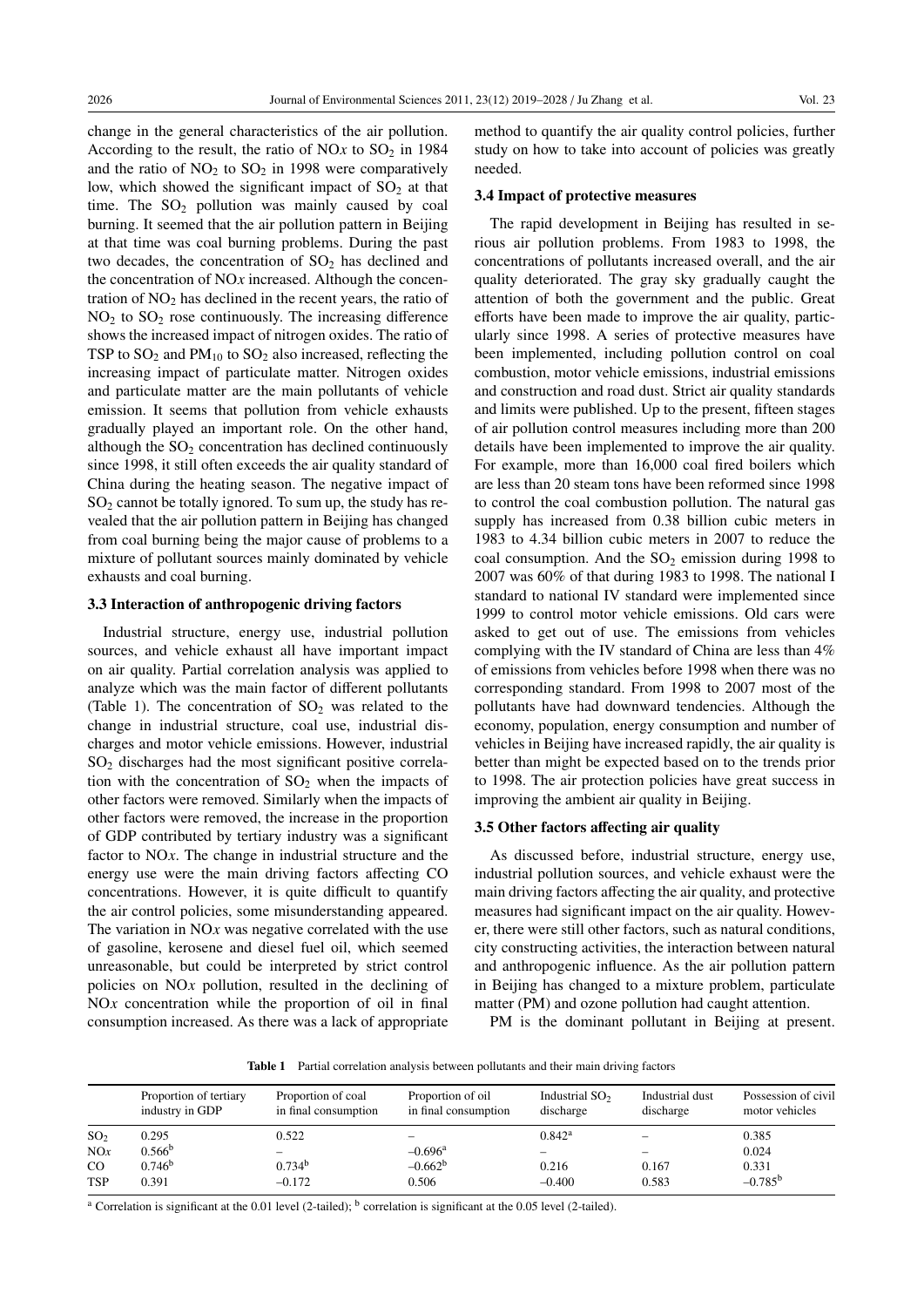The main sources of PM include coal combustion, motor vehicle emissions, industrial emissions, construction dust, road dust, biomass burning and secondary pollution (Bi et al., 2007; Kim and Hopke, 2008; Shi et al., 2007). PM is affected by both anthropogenic and natural conditions (DeGaetano and Doherty, 2004; Han et al., 2008; Wang et al., 2004). About 7%–20% of the PM came from natural sources such as soil dust in Beijing (Song et al., 2007; Wang et al., 2008b). Higher precipitation levels in summer are helpful for cleaning the air and the concentration of PM in summer is 20%–30% lower than the annual average. However, natural conditions during winter and spring can adversely affect pollution levels. For example, half of the time during the heating season Beijing has stable meteorological conditions which reduce diffusion, potentially causing higher concentrations of pollutants. Dust storms often appear during spring while the vegetation coverage is reduced causing dusty days in Beijing. Due to these factors, the concentration of PM is 10%–30% higher than the annual average during the winter and spring period. Considering the impact of dust storms in 2000–2002, the annual average PM concentration would reduce by 0.015  $mg/m<sup>3</sup>$  if dust storms did not affect the city. The interaction of natural conditions and anthropogenic pollution leads to complex variations in PM concentrations which showed no significance trend. For instance, the highest precipitation levels within the past twenty years was recorded in 1994. However, the third ring road was under construction that year. Along with the impact of dust storms in spring, the annual average concentration of TSP was 0.395 mg/m<sup>3</sup> in 1994, which was the highest in the past two decades. Further study is needed on the natural and anthropogenic impact and the local and regional impact.

Ozone pollution has also become a problem lately. Ozone is usually formed from a photochemical reaction, which requires suitable meteorological conditions including high temperature, low relative humidity, abundant sunshine and low wind speed (Aneja et al., 2000). This kind of pollution was once considered to be much like a natural process. However, recent research has identified that compounds in vehicle exhausts such as NO*x*, CO and hydrocarbons are considered to be the precursors of ozone (Sillman, 1999).  $O_3$  is formed photochemically from the photolysis of  $NO<sub>2</sub>$ . And  $NO<sub>2</sub>$ , one kind of  $NO<sub>x</sub>$ , could be considered to have high correlation with the anthropogenic source of vehicles. Volatile organic compounds (VOCs) also influence the formation of ozone (Lin et al., 2005; Stein et al., 2005). The degradation reactions of VOCs lead to the formation of intermediate which react with NO, converting NO to  $NO<sub>2</sub>$ . NO<sub>2</sub> is then photolyzed to form O3. These contaminants are generally attributed to anthropogenic activities and have increased the ozone pollution.

# 4 Conclusions

In this study, the variation in the ambient air quality in Beijing since the 1980's was analyzed using the Daniel trend test based on the data from long-term monitoring stations. The results showed that different pollutants displayed three trends: a decreasing trend, an increasing trend and a flat trend. The general air pollution pattern in Beijing had changed from problems caused by coal burning to mixed traffic exhaust and coal-related pollution. Industrial structure, energy use, industrial pollution sources, and vehicle exhaust all have important impact on air quality. The interaction between pollution sources change and implementation of air pollution control measures was the main driving factor that caused the variation in air quality.

### Acknowledgments

This work was supported by the State Key Program of National Natural Science Foundation of China (No. 41030744) and the Specialized Research Fund of State Key Laboratory of Urban and Regional Ecology.

## References

- Aneja P V, Adams A A, Arya S P, 2000. An observational based analysis of ozone trends and production for urban areas in North Carolina. *Chemosphere-Global Change Science*, 2(2): 157–165.
- Baldasano M J, Valera E, Jiménez P, 2003. Air quality data from large cities. *Science of the Total Environment*, 307(1-3): 141–165.
- Beijing Municipal Statistical Bureau, 1983–2007. Beijing Statistical Yearbook. China Statistics Press, Beijing.
- Bi X H, Feng Y C, Wu J H, Wang Y Q, Zhu T, 2007. Source apportionment of  $PM_{10}$  in six cities of northern China. *Atmospheric Environment*, 41(5): 903–912.
- DeGaetano A T, Doherty O M, 2004. Temporal, spatial and meteorological variations in hourly  $PM_{2.5}$  concentration extremes in New York City. *Atmospheric Environment*, 38(11): 1547–1558.
- Fenger J, 2009. Air pollution in the last 50 years-From local to global. *Atmospheric Environment*, 43(1): 13–22.
- Gupta I, Kumar R, 2006. Trends of particulate matter in four cities in India. *Atmospheric Environment*, 40(14): 2552– 2566.
- Han Y X, Fang X M, Zhao T L, Kang S C, 2008. Long range trans-Pacific transport and deposition of Asian dust aerosols. *Journal of Environmental Sciences*, 20(4): 424– 428.
- Hyslop N P, 2009. Impaired visibility: the air pollution people see. *Atmospheric Environment*, 43(1): 182–195.
- Kahn M E, 1997. Particulate pollution trends in the United States. *Regional Science and Urban Economics*, 27(1): 87–107.
- Kim E, Hopke P K, 2008. Source characterization of ambient fine particles at multiple sites in the Seattle area. *Atmospheric Environment*, 42(24): 6047–6056.
- Lin C J, Ho T C, Chu H W, Yang H, Chandru S, Krishnarajanagar N et al., 2005. Sensitivity analysis of ground-level ozone concentration to emission changes in two urban regions of southeast Texas. *Journal of Environmental Management*, 75(4): 315–323.
- Lin C Y C, Jacob D J, Fiore A M, 2001. Trends in exceedances of the ozone air quality standard in the continental United States, 1980-1998. *Atmospheric Environment*, 35(19): 3217–3228.
- Maddison A, 2003. The World Economy: a Millennial Perspec-